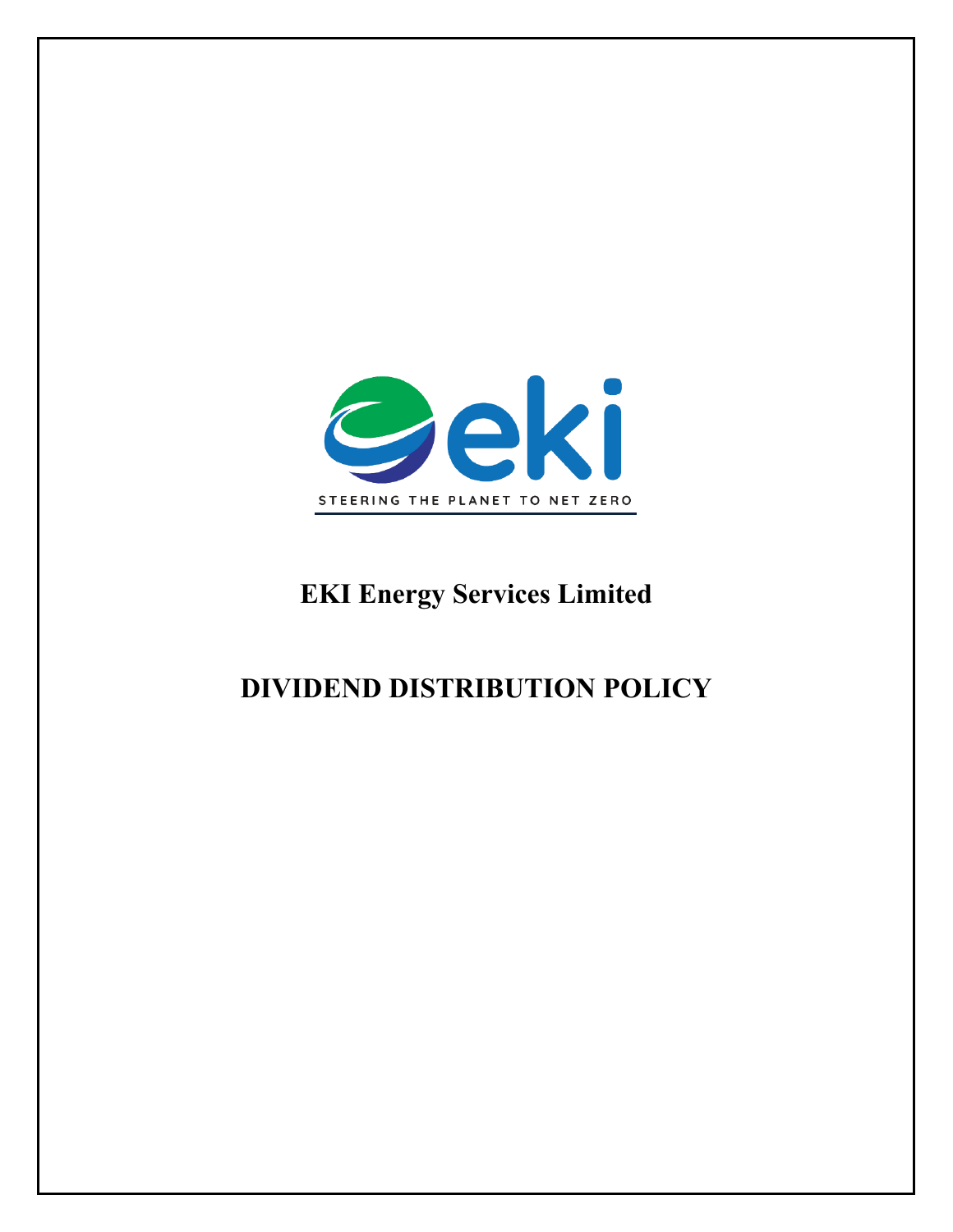## **Preamble:**

This Policy is formulated in accordance with Regulation 43A of the Securities and Exchange Board of India (Listing Obligations and Disclosure Requirements), 2015 introduced on 5th May, 2021.

The Regulation 43 and Regulation 43A of Listing Regulations requires top thousand listed companies (by market capitalization as on March 31 of every financial year) to formulate a Dividend Distribution Policy, which shall be disclosed in its Annual Report and on its website.

EKI Energy Services Limited has approved and adopted this Dividend Distribution Policy at its meeting held on May 17, 2022, being effective from the financial year 2022-23.

## **Objective:**

This Policy is framed in accordance with the requirement under Regulation 43A of Listing Regulations, (including any amendments thereof). The objective of this Policy is to provide clarity to stakeholders on the dividend distribution framework to be adopted by the Company. The Board of Directors shall recommend the dividend by referring to this Policy, the provisions of Companies Act, 2013 and Rules made thereto, Listing Regulations and other applicable legal provisions,

# **Definitions:**

Unless repugnant to the context:

- **a) "Companies Act or Act"** shall mean the Companies Act, 2013 and Rules thereunder, notified by the Ministry of Corporate Affairs, Government of India, as amended.
- **b.) "Board of Directors" or "Board**" means the Board of Directors of EKI Energy Services Limited, as constituted from time to time.
- **c) "Company"** means EKI Energy Services Limited.
- **d) "Members/Shareholders"** shall mean shareholders of the Company who hold shares of the Company.
- **e) "Policy"** means this Dividend Distribution Policy.
- **f) "Listing Regulations"** means Securities and Exchange Board of India (Listing Obligations and Disclosure Requirements) Regulations, 2015 (including any amendments thereof).
- **g) "Dividend Payout Ratio**" it is calculated as a percentage of dividend payable in a year" (excluding dividend tax" (if any) to net profit during the year").
- **h.) "Final Dividend"** means the Dividend recommended by the Board of Directors and declared by the Members at an Annual General Meeting.
- **I.) "Interim Dividend"** means the Dividend declared by the Board of Directors.
- **J.) "Free Reserves"** means such reserves which, as per the latest audited balance sheet of a Company, are available for distribution as Dividend. However, the following amount shall not be treated as free reserves:
- (i) any amount representing unrealized gains, notional gains or revaluation of assets, whether shown as reserve or otherwise, or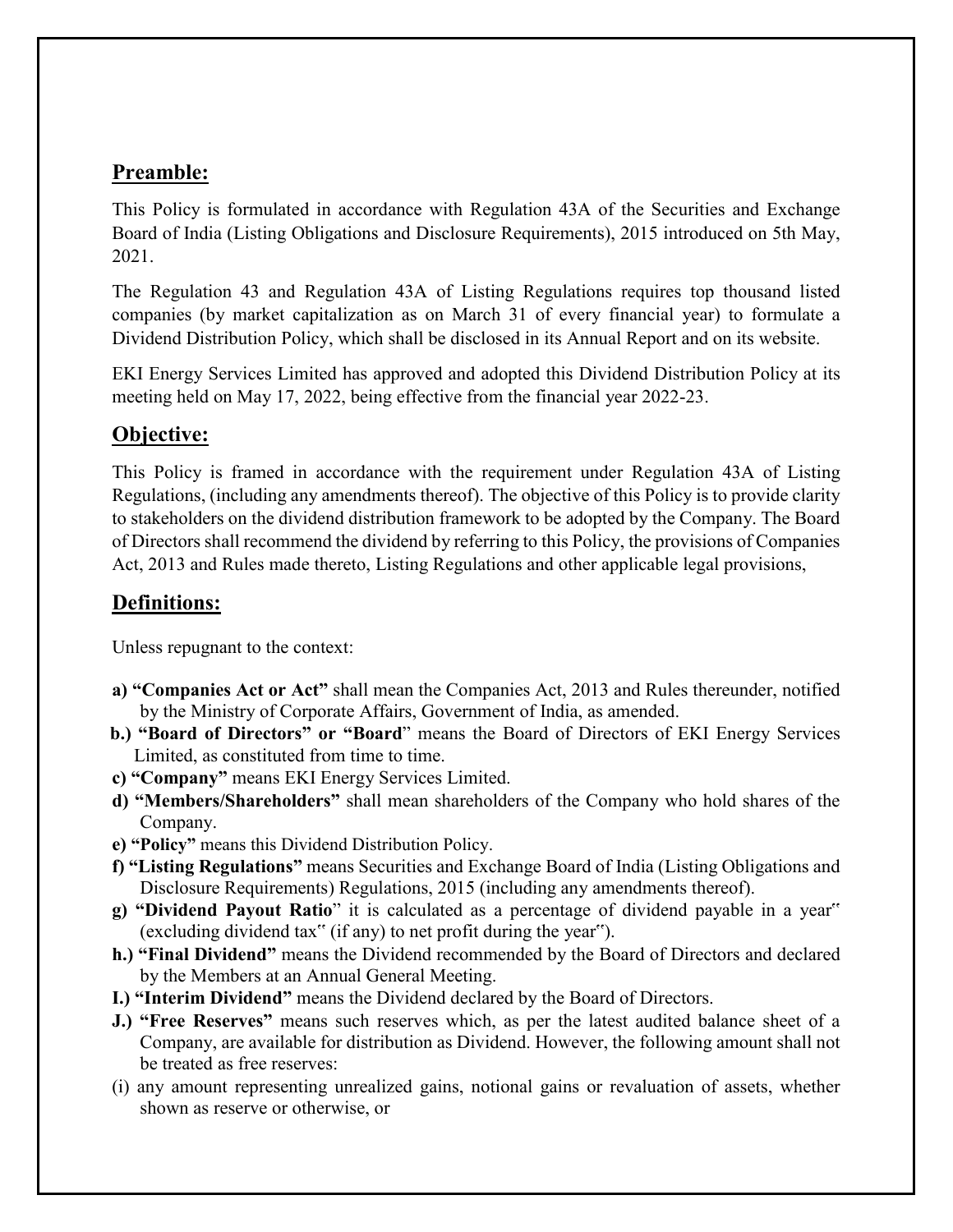(ii) any change in carrying amount of an asset or of a liability recognized in equity, including surplus in profit and loss account on measurement of the asset or the liability at fair value.

Words and expressions used and not defined herein shall have the meaning respectively assigned to them under the Companies Act 2013 or other applicable laws.

### **Parameters for Distribution of Dividend:**

The Board of Directors of the Company may consider inter-alia the following factors/ parameters:

- a) The Company shall pay dividend (including interim dividend) in compliance with the provisions of Section 123 of the Companies Act, 2013.
- **b)** The Board of Directors will refer to this policy for declaration of interim dividend and for recommendation of dividend to shareholders for their approval in the Annual General Meeting.
- **c)** The Company has only one class of shareholders equity shareholders. Therefore, dividend declared will be distributed equally among all Equity shareholders, based on their shareholding as on the record date. In the event of the Company issuing any other class(es) of shares, the Board shall consider and specify the other parameters to be adopted with respect to such class(es) of shares.
- **d)** The Company shall comply with the relevant statutory requirements that are applicable to the Company in declaring dividend or retained earnings. Generally, the Board shall determine the dividend for a particular period after taking into consideration the financial performance of the Company, the advice of executive management, and other factors described in this Policy.
- e) The Company intends to offer maximum return on investment to the shareholders keeping in mind the underlying growth and future of the Company. The decision on the distribution of dividend will consider, inter-alia, the various financial/ internal and external factors including the financial position of the Company**.**

### **Internal Factors:**

i. Profitable growth of the Company and specifically, profits earned during the financial year as compared with:

- a. Previous years and
- b. Internal budgets,
- ii. Cash flow position of the Company,
- iii. Accumulated reserves
- iv. Earnings stability
- v. Future cash requirements for organic growth/expansion and/or for inorganic growth,
- vi. Brand acquisitions,
- vii. Current and future leverage and, under exceptional circumstances, the amount of contingent liabilities,
- viii. Deployment of funds in short term marketable investments,
- ix. Long term investments,
- x. Capital expenditure(s),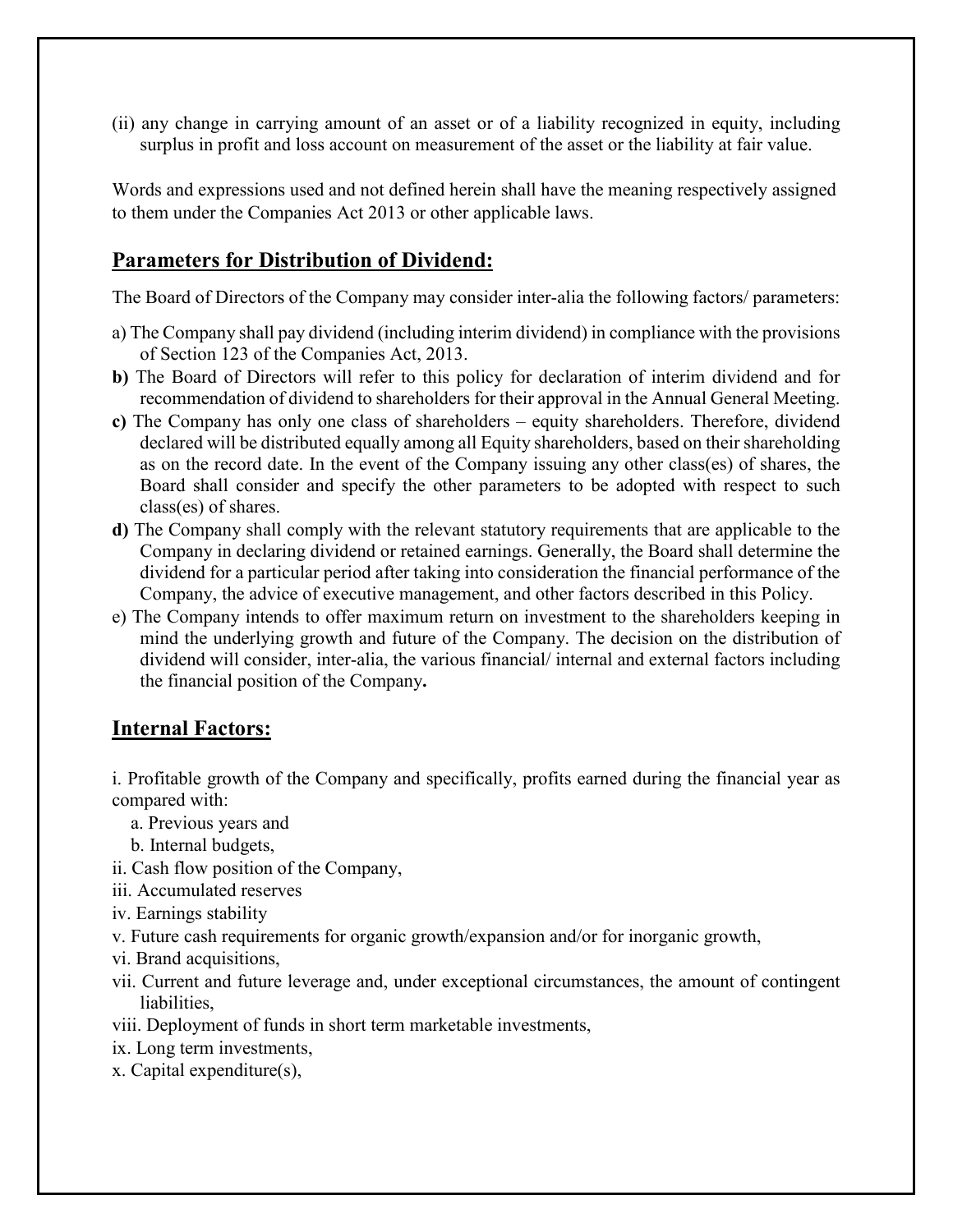xi. The ratio of debt to equity (at net debt and gross debt level), and

xii. Any other relevant factors that the Board may deem fit to consider before declaring Dividend

# **External Factors:**

i. Business cycles,

- ii. Economic environment,
- iii. Cost of external financing,
- iv. Applicable taxes including tax on dividend,
- v. Industry outlook for the future years,

vi. Inflation rate,

vii. Changes in the Government policies, industry specific rulings & regulatory provisions, and ix. Any other relevant factors that the Board may deem fit to consider before declaring Dividend

# **Utilization of Retained Earnings:**

 The Company may declare dividend out of the profits of the Company for the year, or out of the profits of any previous year or years or, out of the free reserves available for distribution of Dividend, after having due regard to the parameters laid down in this Policy. Profits retained in the business will be invested in the business / operations of the Company and may be used for augmenting working capital, repayment of borrowings, funding capital expenditure / acquisition(s) and for all other corporate purposes.

# **Manner of Dividend Payout:**

# **In case of final dividend:**

i. Recommendation, if any, shall be done by the Board, usually in the Board meeting that considers and approves the annual financial statements, subject to approval of the shareholders of the Company.

ii. The dividend as recommended by the Board shall be approved/declared at the Annual General Meeting of the Company.

iii. The payment of dividends shall be made within the statutorily prescribed period from the date of declaration, to those shareholders who are entitled to receive the dividend on the record date/book closure period, as per the applicable law.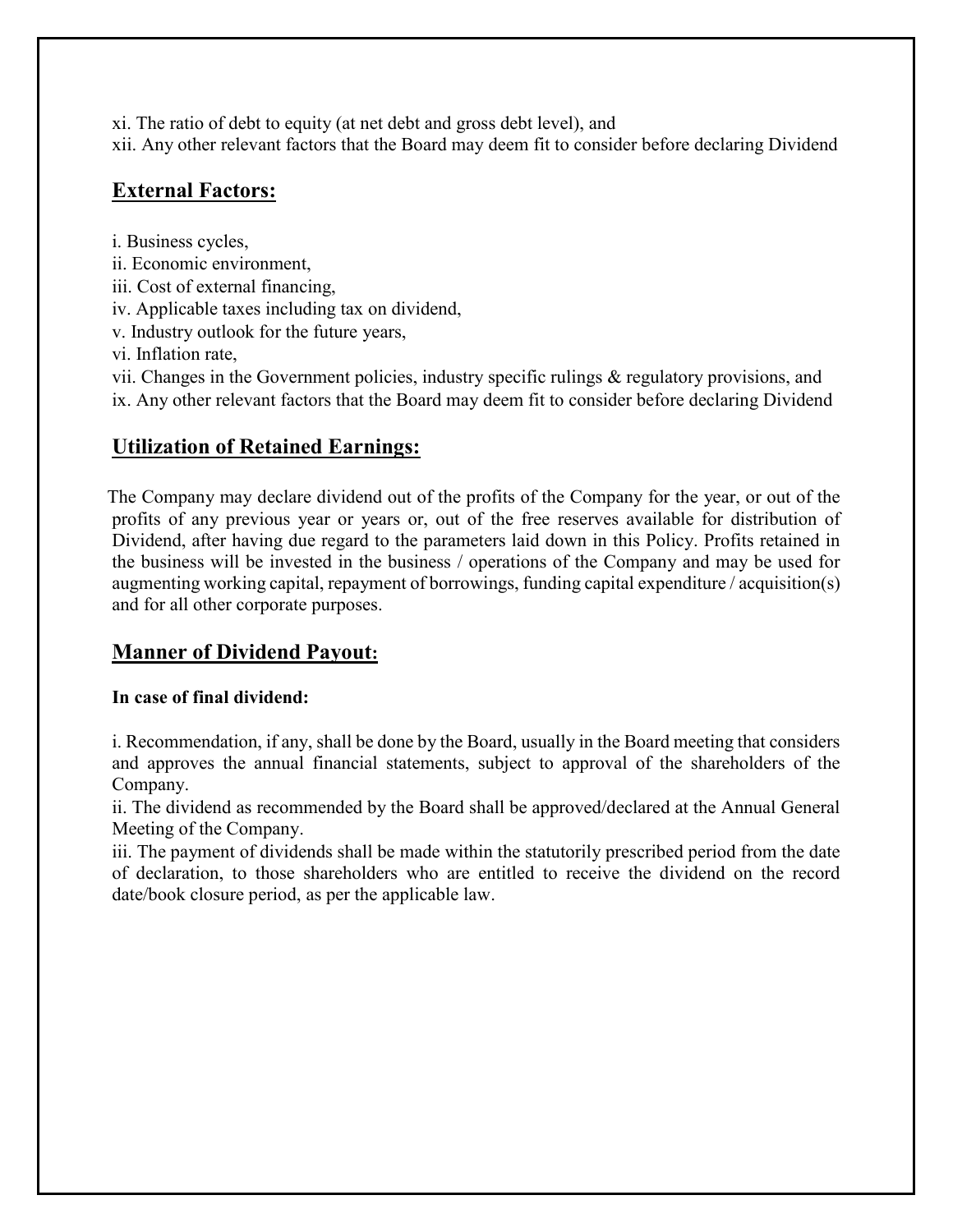#### **In case of interim dividend**:

i. Interim dividend, if any, shall be declared by the Board.

ii. Before declaring interim dividend, the Board shall consider the financial position of the Company that allows the payment of such dividend.

iii. The payment of dividends shall be made within the statutorily prescribed period from the date of declaration to the shareholders entitled to receive the dividend on the record date, as per the applicable laws.

iv. In case no final dividend is declared, interim dividend paid during the year, if any, will be regarded as final dividend in the Annual General Meeting.

#### **The Policy shall not apply to:**

i. Dividend to Preference Shareholders.

ii. Distribution of cash or other assets to Equity Shareholders pursuant to buyback of shares. iii. Issue of fully paid-up bonus shares or other securities to Equity Shareholders or converting partly paid-up equity shares to fully paid-up shares.

### **Parameters to Be Adopted With Regard to Various Classes of Shares:**

Since the Company has issued only one class of equity shares with equal voting rights, all the members of the Company are entitled to receive the same amount of dividend per share. The Policy shall be suitably revisited at the time of issue of any new class of shares depending upon the nature and guidelines thereof.

### **Circumstances under Which the Shareholders May Not Expect Dividend:**

The shareholders of the Company may not expect Dividend under the following circumstances: In the event of inadequacy of profits or whenever the Company has incurred losses;

- i. Significant cash flow requirements towards higher working capital requirements / tax demands / or others, adversely impacting free cash flows;
- ii. An impending / ongoing capital expenditure program or any acquisitions or investment in joint ventures requiring significant allocation of capital;
- iii. Allocation of cash required for buy-back of securities;
- iv. Any of the above referred internal or external factors restraining the Company from considering dividend;
- v. For any other reason as the Board may deem fit from time to time.